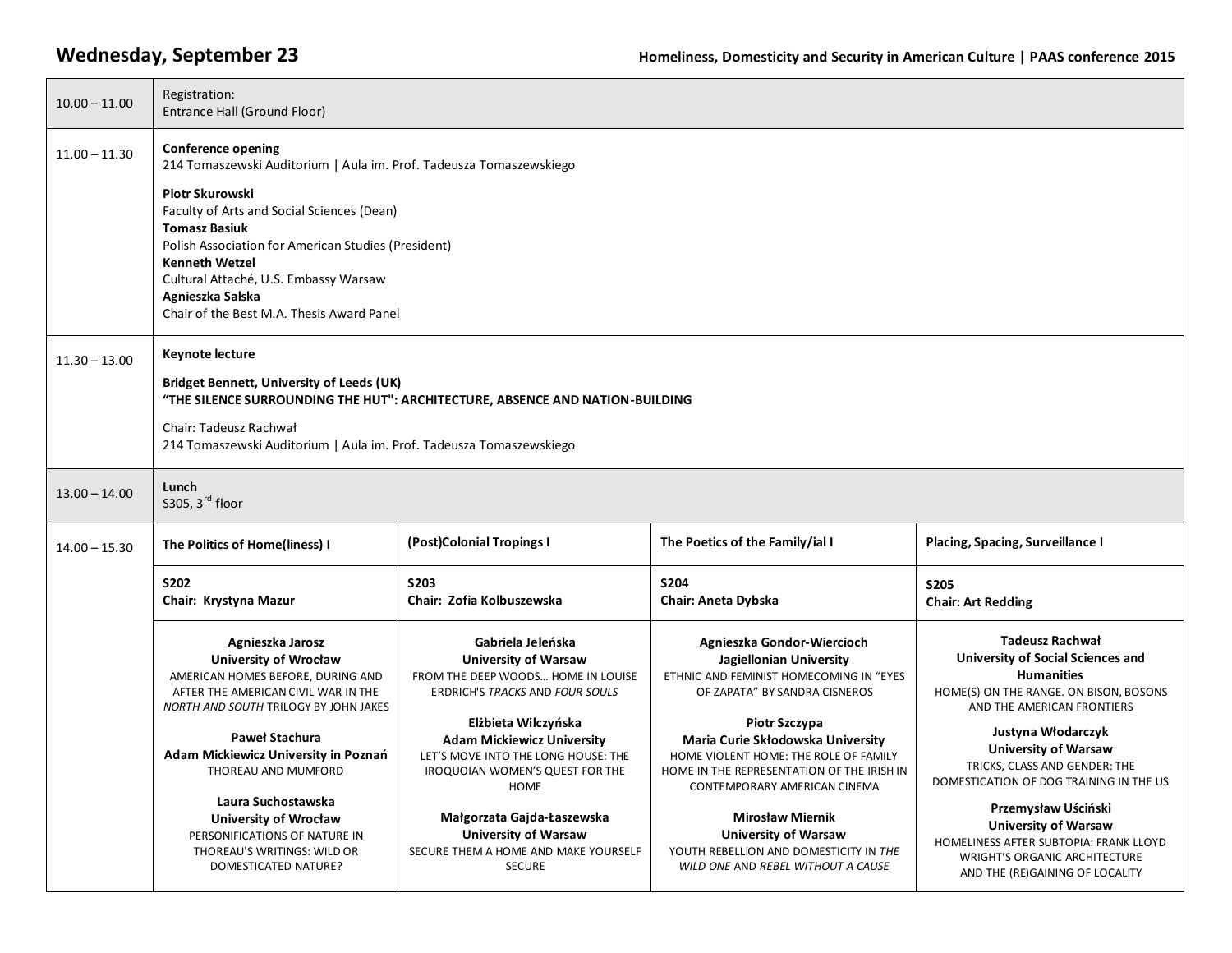| $15.30 - 16.00$ | Coffee break<br>S305, $3^{\text{rd}}$ floor                                                                                                                                                                                                                                                                                                                                                                                                                                                                                                      |                                                                                                                                                                                                                                                                                                                                                                                                                                                                            |                                                                                                                                                                                                                                                                                                                                                                                                                                                                                              |                                                                                                                                                                                                                                                                                                                                                                                                                       |
|-----------------|--------------------------------------------------------------------------------------------------------------------------------------------------------------------------------------------------------------------------------------------------------------------------------------------------------------------------------------------------------------------------------------------------------------------------------------------------------------------------------------------------------------------------------------------------|----------------------------------------------------------------------------------------------------------------------------------------------------------------------------------------------------------------------------------------------------------------------------------------------------------------------------------------------------------------------------------------------------------------------------------------------------------------------------|----------------------------------------------------------------------------------------------------------------------------------------------------------------------------------------------------------------------------------------------------------------------------------------------------------------------------------------------------------------------------------------------------------------------------------------------------------------------------------------------|-----------------------------------------------------------------------------------------------------------------------------------------------------------------------------------------------------------------------------------------------------------------------------------------------------------------------------------------------------------------------------------------------------------------------|
| $16.00 - 17.30$ | The Politics of Home(liness) II                                                                                                                                                                                                                                                                                                                                                                                                                                                                                                                  | (Post)Colonial Tropings II                                                                                                                                                                                                                                                                                                                                                                                                                                                 | Mobility, Confinement, Exclusion(s) I                                                                                                                                                                                                                                                                                                                                                                                                                                                        | Placing, Spacing, Surveillance II                                                                                                                                                                                                                                                                                                                                                                                     |
|                 | S202<br><b>Chair: Bridget Bennett</b>                                                                                                                                                                                                                                                                                                                                                                                                                                                                                                            | <b>S203</b><br><b>Chair: Dominika Ferens</b>                                                                                                                                                                                                                                                                                                                                                                                                                               | <b>S204</b><br>Chair: Lucyna Aleksandrowicz-Pedich                                                                                                                                                                                                                                                                                                                                                                                                                                           | <b>S205</b><br><b>Chair: Yuri Stulov</b>                                                                                                                                                                                                                                                                                                                                                                              |
|                 | Anna Pochmara<br><b>University of Warsaw</b><br>DOMESTICITY, PASSIONLESSNESS, AND<br>TEMPERANCE IN LATE NINETEENTH-CENTURY<br>AFRICAN AMERICAN WOMEN'S FICTION<br>Joanna Chojnowska<br><b>University of Warsaw</b><br>'HOME' IN THE WORKS OF FEMALE BIRACIAL<br>AMERICAN WRITERS: REBECCA WALKER,<br>DANZY SENNA, ANGELA NISSEL AND HEIDI<br><b>DURROW</b><br>Agnieszka Graff<br><b>University of Warsaw</b><br>THE MASTER'S HOUSE AND THE DARK PLACE<br>WITHIN. THE POLITICS OF SPATIAL<br>METAPHORS IN AUDRE LORDE'S SISTER<br><b>OUTSIDER</b> | Urszula Niewiadomska-Flis<br>John Paul II Catholic University of Lublin<br>A TASTE OF HOME: CULINARY MEMORY OF<br>VIETNAM IN LAN CAO'S MONKEY BRIDGE<br>Jelena Šesnić<br><b>University of Zagreb</b><br>"UNCANNY DOMESTICITY" IN<br>CONTEMPORARY AMERICAN FICTION: THE<br><b>CASE OF JHUMPA LAHIRI</b><br>Klara Szmańko<br>The Witelon University of Applied<br><b>Sciences in Legnica</b><br>RECONSTRUCTING THE NATIONAL NARRATIVE<br>IN MAXINE HONG KINGSTON'S CHINA MEN | Aleksandra Różalska<br>University of Łódź<br>STATE, SECURITY, AND MASCULINITY:<br>FEMINIST APPROACHES TO THE WAR ON<br><b>TERROR</b><br>Aleksandra Szczypa<br><b>University of Warsaw</b><br>HOME IS WHERE THE MYTH IS.<br>DOMESTICATING THE COLONIAL EXPERIENCE<br>THROUGH MYTHICAL DISCOURSE IN MODERN<br>AMERICAN SCIENCE FICTION<br><b>Anna Oleszczuk</b><br><b>Independent Scholar</b><br>TECHNOLOGY OF CONTROL AND CONTROL OF<br>TECHNOLOGY IN BRIAN K. VAUGHAN'S EX<br><b>MACHINA</b> | Paweł Pyrka<br><b>University of Social Sciences and</b><br><b>Humanities</b><br>THE HOUSE OF USHER NEVER FELL<br>Marek Wilczyński<br><b>University of Gdańsk</b><br>THE RISE OF THE HOUSE OF USHER: "THE<br>LANDSCAPE CHAMBER" BY SARAH ORNE JEWETT<br>AS A TEXTUAL PALIMPSEST<br><b>Theodora Tsimpouki</b><br><b>University of Athens</b><br>UNHOMELY DWELLINGS: FROM THE HOUSE OF<br>USHER TO THE COLLYERS' MANSION |
| $17.40 -$       | Warsaw's Praga's homely places: a walk                                                                                                                                                                                                                                                                                                                                                                                                                                                                                                           |                                                                                                                                                                                                                                                                                                                                                                                                                                                                            |                                                                                                                                                                                                                                                                                                                                                                                                                                                                                              |                                                                                                                                                                                                                                                                                                                                                                                                                       |

**Thursday, September 24** *Homeliness, Domesticity and Security in American Culture* **| PAAS conference 2015** 

| $8.30 - 10.00$  | Registration:<br>Entrance Hall (Ground Floor)                                                                                                                                                                                               |
|-----------------|---------------------------------------------------------------------------------------------------------------------------------------------------------------------------------------------------------------------------------------------|
| 8.45            | <b>PAAS annual meeting</b><br>214 Tomaszewski Auditorium   Aula im. Prof. Tadeusza Tomaszewskiego                                                                                                                                           |
| $10.00 - 11.30$ | Keynote lecture<br>Nancy Cott, Harvard University (USA)<br>PUBLIC EMBLEM, PRIVATE REALM: MARITAL SUPREMACY IN UNITED STATES HISTORY<br>Chair: Agnieszka Pantuchowicz<br>214 Tomaszewski Auditorium   Aula im. Prof. Tadeusza Tomaszewskiego |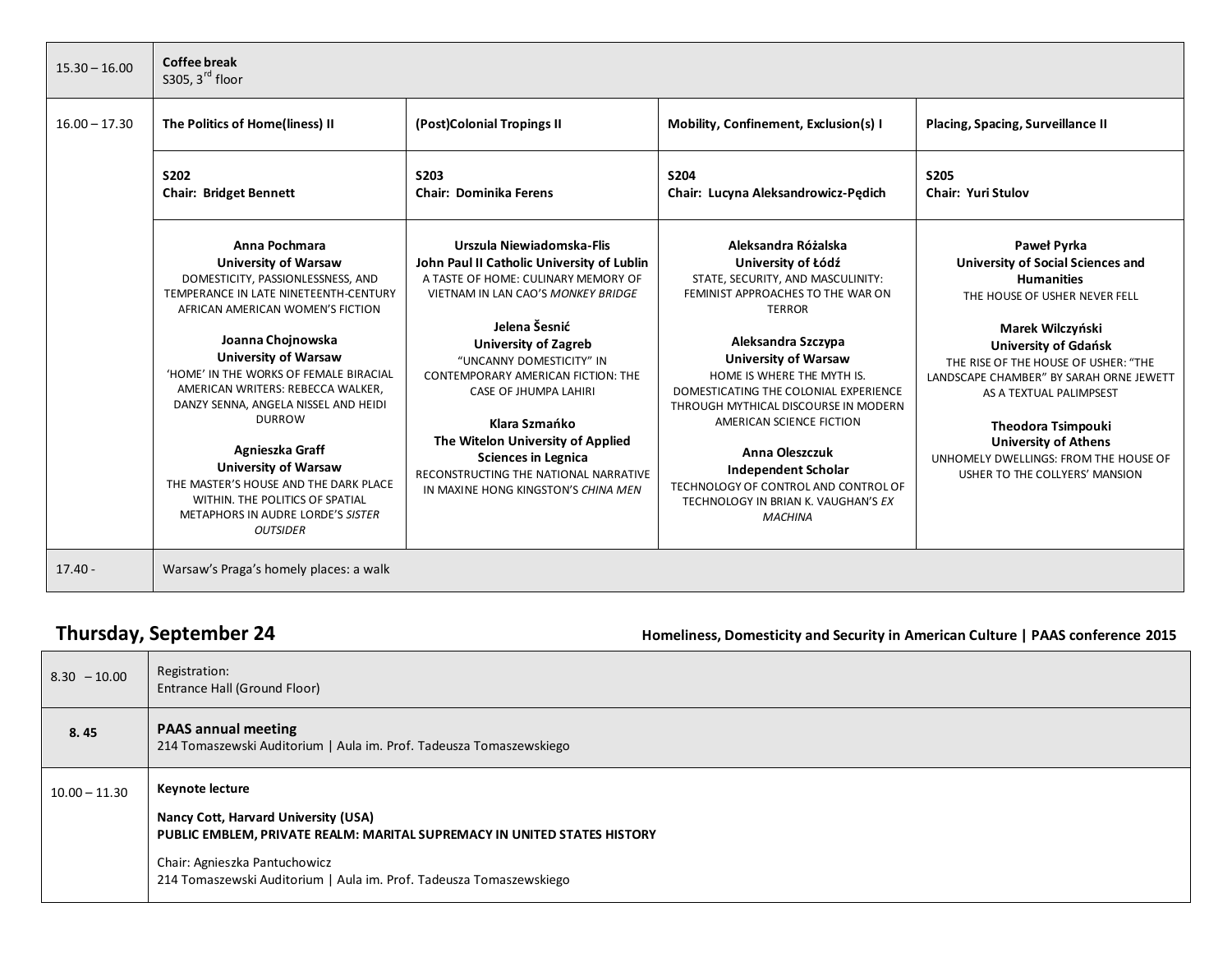| $11.30 - 12.00$ | <b>Coffee break</b><br>S305, $3^{\text{rd}}$ floor                                                                                                                                                                                                                                                                                                                                               |                                                                                                                                                                                                                                                                                                                                                                                                                                                                                                                                                                             |                                                                                                                                                                                                                                                                                                                                                                                                                                                                                                                                |                                                                                                                                                                                                                                                                                                                                                                                                                                                                                   |
|-----------------|--------------------------------------------------------------------------------------------------------------------------------------------------------------------------------------------------------------------------------------------------------------------------------------------------------------------------------------------------------------------------------------------------|-----------------------------------------------------------------------------------------------------------------------------------------------------------------------------------------------------------------------------------------------------------------------------------------------------------------------------------------------------------------------------------------------------------------------------------------------------------------------------------------------------------------------------------------------------------------------------|--------------------------------------------------------------------------------------------------------------------------------------------------------------------------------------------------------------------------------------------------------------------------------------------------------------------------------------------------------------------------------------------------------------------------------------------------------------------------------------------------------------------------------|-----------------------------------------------------------------------------------------------------------------------------------------------------------------------------------------------------------------------------------------------------------------------------------------------------------------------------------------------------------------------------------------------------------------------------------------------------------------------------------|
| $12.00 - 13.30$ | Uncomfortable Domesticities in Life and<br>Poetry I                                                                                                                                                                                                                                                                                                                                              | The Politics of Home(liness) III                                                                                                                                                                                                                                                                                                                                                                                                                                                                                                                                            | Mobility, Confinement, Exclusion(s) II                                                                                                                                                                                                                                                                                                                                                                                                                                                                                         | Placing, Spacing, Surveillance III                                                                                                                                                                                                                                                                                                                                                                                                                                                |
|                 | <b>S202</b><br><b>Chair: Nancy Cott</b>                                                                                                                                                                                                                                                                                                                                                          | S203<br><b>Chair: Pawel Frelik</b>                                                                                                                                                                                                                                                                                                                                                                                                                                                                                                                                          | <b>S204</b><br>Chair: Grzegorz Kość                                                                                                                                                                                                                                                                                                                                                                                                                                                                                            | <b>S205</b><br>Chair: Agnieszka Graff                                                                                                                                                                                                                                                                                                                                                                                                                                             |
|                 | Olga Korytowska<br><b>University of Warsaw</b><br>SURROGACY - DEVIATION OF DOMESTICITY?<br>Agnieszka Pantuchowicz<br><b>University of Social Sciences and</b><br><b>Humanities</b><br>"WHY AM I COLD." SYLVIA PLATH'S ENGLISH<br>HOME AND THE AMERICAN REFRIGERATORS<br>Anna Warso<br><b>University of Social Sciences and</b><br><b>Humanities</b><br>ELIZABETH BISHOP'S POETICS OF HOSPITALITY | <b>Yuri Stulov</b><br><b>Minsk State Linguistics University</b><br>FINDING HOME: PAULE MARSHALL'S THE<br>CHOSEN PLACE, THE TIMELESS PEOPLE<br><b>Kamil Chrzczonowicz</b><br><b>University of Warsaw</b><br>"THE REVIEWER FEELS THEY NEED TO SAY, 'BY<br>THE WAY, THE WRITER IS BLACK."": PERCIVAL<br>EVERETT ON THE DOMESTICATION AND<br>FOREIGNIZATION OF BLACK WRITERS ON THE<br>AMERICAN BOOK MARKET<br>Ljubica Matek<br>Jasna Poljak Rehlicki<br><b>University of Osijek</b><br>HOME IN LORRAINE HANSBERRY'S A RAISIN IN<br>THE SUN AND NICK HORNBY'S HOW TO BE<br>GOOD | Daria Urbańska<br><b>University of Warsaw</b><br>BOHEMIANS, VAGABONDS, WANDERERS OF<br>THE "RAGGED PROMISED LAND" IN JACK<br><b>KEROUAC'S ON THE ROAD</b><br><b>Mykhailo Roshko</b><br><b>Uzhhorod National University</b><br>THE CONCEPT OF HOME AND FAMILY IN KEN<br>KESEY'S NOVELS ONE FLEW OVER THE<br>CUCKOO'S NEST AND SOMETIMES A GREAT<br><b>NOTION</b><br>Lyuba Pervushina<br><b>Minsk State Linguistic University</b><br>THE HOMEWARD JOURNEY: THE VISION OF<br>AMERICA IN THE CREATIVE WORK OF ERICA<br><b>JONG</b> | Patrycja Antoszek<br>John Paul II Catholic University of Lublin<br>THE UNCANNY TAPESTRY OF SHIRLEY JACKSON'S<br>"THE LOVELY HOUSE"<br><b>Maria Kaspirek</b><br>Friedrich Alexander-University Nuremberg-<br>Erlangen<br>WOMEN, MEN AND MADNESS: DOMESTICITY AS A<br>CURE FOR MENTAL ILLNESS IN ANTEBELLUM<br>AMERICA<br><b>Sophie Chapuis</b><br>Université Jean Monnet, Saint-Etienne<br>GUESTS IN THEIR OWN HOME: HOME AS A LOCUS<br>OF ANXIETY IN PURPLE AMERICA BY RICK MOODY |
| $13.30 - 14.30$ | Lunch<br>\$305, 3rd floor                                                                                                                                                                                                                                                                                                                                                                        |                                                                                                                                                                                                                                                                                                                                                                                                                                                                                                                                                                             |                                                                                                                                                                                                                                                                                                                                                                                                                                                                                                                                |                                                                                                                                                                                                                                                                                                                                                                                                                                                                                   |
| 14.30 - 16.00   | Uncomfortable Domesticities in/of<br><b>American Poetry II</b>                                                                                                                                                                                                                                                                                                                                   | The Politics of Home(liness) IV                                                                                                                                                                                                                                                                                                                                                                                                                                                                                                                                             | Mobility, Confinement, Exclusion(s) III                                                                                                                                                                                                                                                                                                                                                                                                                                                                                        | Placing, Spacing, Surveillance IV                                                                                                                                                                                                                                                                                                                                                                                                                                                 |
|                 | <b>S202</b><br>Chair: Kacper Bartczak                                                                                                                                                                                                                                                                                                                                                            | <b>S203</b><br>Chair: Zuzanna Ładyga                                                                                                                                                                                                                                                                                                                                                                                                                                                                                                                                        | S204<br><b>Chair: Aristi Trendel</b>                                                                                                                                                                                                                                                                                                                                                                                                                                                                                           | <b>S205</b><br>Chair: Lucyna Aleksandrowicz-Pędich                                                                                                                                                                                                                                                                                                                                                                                                                                |
|                 | Grzegorz Kość<br>University of Łódź<br>"THE FIGURE IN THE DOORWAY": ERVING<br><b>GOFFMAN PERFORMANCES IN FROST'S</b><br><b>POETRY</b><br>Paulina Ambroży<br>Adam Mickiewicz University in Poznań<br>"IT GHOSTS": LANGUAGE AS A HAUNTED<br>DWELLING IN MODERNIST POETRY                                                                                                                           | Jerzy Sobieraj<br><b>University of Social Sciences and</b><br><b>Humanities</b><br>SOUTHERN ANTEBELLUM PLANTATION:<br>HOME, PRISON, ENTERPRISE?<br>Mariya Shymchyshyn<br>Kyiv National Linguistic University<br>'HOME TO HARLEM': REAL AND FICTIONAL<br>HARLEM OF THE 1920S.                                                                                                                                                                                                                                                                                                | Anna Gaidash<br><b>Borys Grinchenko Kyiv University</b><br>ARE NURSING HOMES THE PLACES WHERE<br>YOU'RE TAKEN TO DIE?<br><b>Maria Pirgerou</b><br><b>University of Athens</b><br>HENRY JAMES, BACHELORHOOD AND THE<br>SUBVERSION OF THE AMERICAN DOMESTIC<br><b>IDEOLOGY</b>                                                                                                                                                                                                                                                   | Justyna Fruzińska<br>University of Łódź<br>THE INVERTED DISCOURSE OF WONDER IN<br>FRANCES TROLLOPE'S DOMESTIC MANNERS OF THE<br>AMERICANS<br><b>Katrin Horn</b><br>Friedrich-Alexander-University Erlangen-<br><b>Nuremberg</b><br>"IN THE PRIVACY OF THEIR HOMES": WOMEN AND<br>GOSSIP IN EDITH WHARTON'S FICTION                                                                                                                                                                |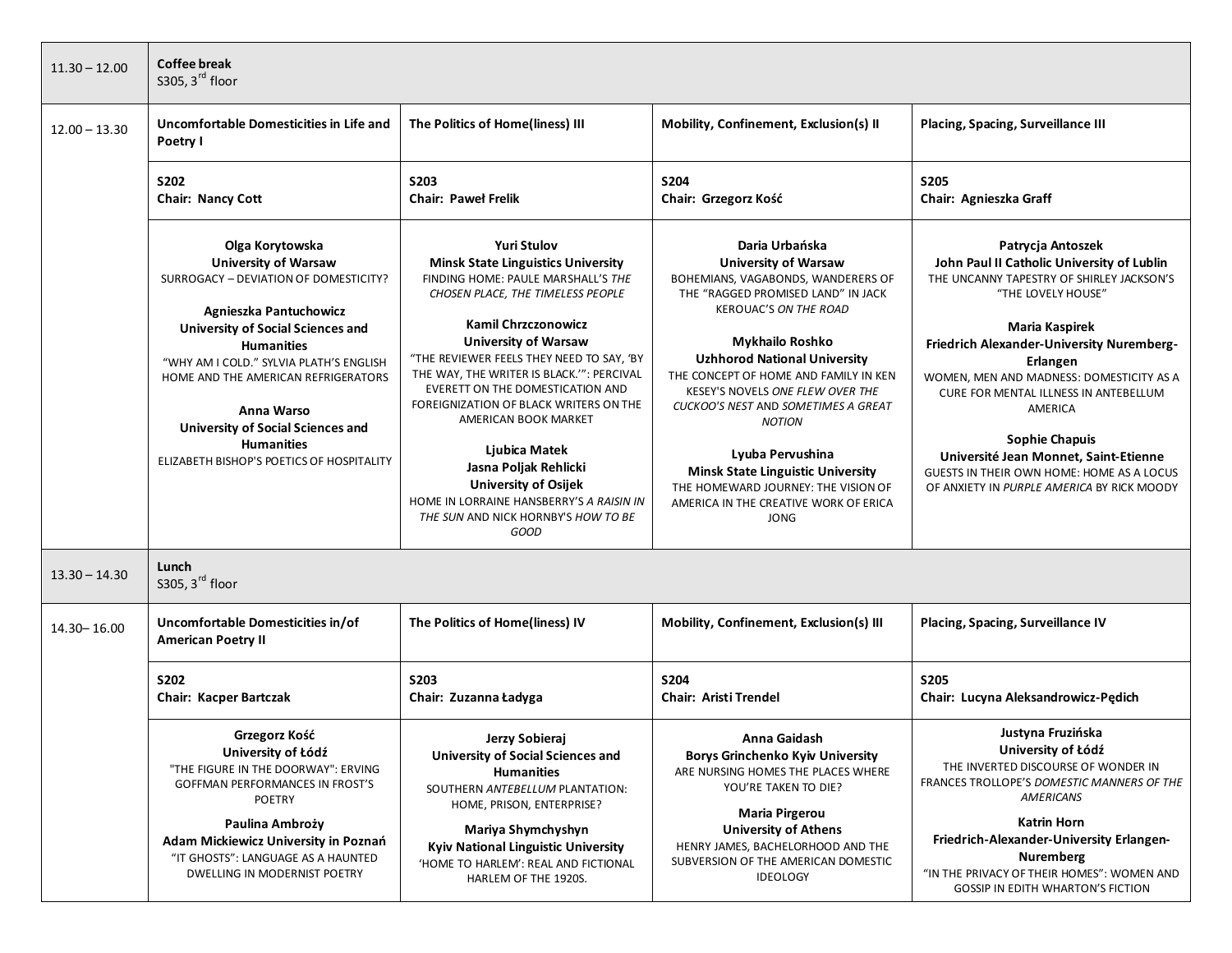|                 | Jacek Partyka<br><b>University of Białystok</b><br>STICKS AND STONES AND NAMES: THE<br>DYNAMICS OF AN UNEASY DOMESTICITY IN<br>CHARLES REZNIKOFF'S SEPARATE WAY (1936)                                                                                                                                                                                                            | Agnieszka Łobodziec<br>University of Zielona Góra<br>DOMESTICATION OF FOREIGNER'S HOME IN<br>TONI MORRISON'S HOME                                                                                                                                    | Karl Wood<br>Kazimierz Wielki University in Bydgoszcz<br>AT HOME IN LONELINESS, LONELINESS AT<br>HOME: DOMESTICITY AND THE EARLY SHORT<br>STORIES OF RICHARD YATES                                                                                                                                                                                                                                                             | Aneta Dybska<br><b>University of Warsaw</b><br><b>GENTRIFICATION AND HOMELINESS IN ANDREW</b><br>WINGFIELD'S COLLECTION OF SHORT STORIES<br><b>RIGHT OF WAY</b>                                                                                                                                                                                                                                                                                                                                                                             |
|-----------------|-----------------------------------------------------------------------------------------------------------------------------------------------------------------------------------------------------------------------------------------------------------------------------------------------------------------------------------------------------------------------------------|------------------------------------------------------------------------------------------------------------------------------------------------------------------------------------------------------------------------------------------------------|--------------------------------------------------------------------------------------------------------------------------------------------------------------------------------------------------------------------------------------------------------------------------------------------------------------------------------------------------------------------------------------------------------------------------------|---------------------------------------------------------------------------------------------------------------------------------------------------------------------------------------------------------------------------------------------------------------------------------------------------------------------------------------------------------------------------------------------------------------------------------------------------------------------------------------------------------------------------------------------|
| $16.00 - 16.30$ | <b>Coffee break</b><br>\$305, 3rd floor                                                                                                                                                                                                                                                                                                                                           |                                                                                                                                                                                                                                                      |                                                                                                                                                                                                                                                                                                                                                                                                                                |                                                                                                                                                                                                                                                                                                                                                                                                                                                                                                                                             |
| $16.30 - 18.00$ | Uncomfortable Domesticities in/of<br><b>American Poetry III</b>                                                                                                                                                                                                                                                                                                                   | The Politics of Home(liness) V                                                                                                                                                                                                                       | Mobility, Confinement, Exclusion(s) IV                                                                                                                                                                                                                                                                                                                                                                                         | Placing, Spacing, Surveillance V                                                                                                                                                                                                                                                                                                                                                                                                                                                                                                            |
|                 | <b>S202</b><br>Chair: Paulina Ambroży                                                                                                                                                                                                                                                                                                                                             | S203<br>Chair: Jerzy Sobieraj                                                                                                                                                                                                                        | <b>S204</b><br>Chair: Jacek Partyka                                                                                                                                                                                                                                                                                                                                                                                            | <b>S205</b><br><b>Chair: Tomasz Sikora</b>                                                                                                                                                                                                                                                                                                                                                                                                                                                                                                  |
|                 | <b>Kacper Bartczak</b><br>University of Łódź<br>RADICAL UNBELONGING IN RAE<br>ARMANTROUT'S POETRY<br>Małgorzata Myk<br>University of Łódź<br>"I HAVE BEEN-AM/-DUMB": LESLIE<br>SCALAPINO'S PORTRAYAL OF HOMELESSNESS<br>IN WAY<br>Jerzy Kamionowski,<br><b>University of Białystok</b><br>"THE ROUGH EDGE OF BEAUTY":<br>DISQUIETING DOMESTICITY IN NATASHA<br>TRETHEWEY'S POETRY | Kyriakidou Evangelia<br><b>American College of Greece-DEREE</b><br>UNHOMELY MANEUVERS: MURDER IN THE<br>AMERICAN CAMPUS<br>Irena Księżopolska<br><b>Independent Scholar</b><br>THE SILENT MALICE OF INANIMATE OBJECTS:<br><b>NABOKOV'S INTERIORS</b> | <b>Matthew Chambers</b><br>University of Łódź<br>CULTURAL GOVERNANCE: POST-WORLD WAR II<br>CULTURAL MANAGEMENT AND AMERICAN<br><b>FOREIGN POLICY</b><br><b>Marcelina Florczak</b><br><b>Independent Scholar</b><br>'TOURISTS' AND 'VAGABONDS' IN<br>POSTMETROPOLITAN LOS ANGELES<br>Agnieszka Kaczmarek<br>University of Applied Sciences in Nysa<br>"GETTING NOWHERE, GOING HOME," EDWARD<br><b>ABBEY'S QUEST FOR SHELTER</b> | <b>Paweł Frelik</b><br>Maria Curie-Skłodowska University<br>EMPTINESS BECKONS: THE ALLURE OF HOLLOW<br>HOUSES IN CONTEMPORARY VIDEO GAMES<br>Kornelia Boczkowska<br>Adam Mickiewicz University in Poznań<br>THE HOMELY SUBLIME IN SPACE SCIENCE<br>DOCUMENTARIES: DOMESTICATING THE FEELING<br>OF HOMELESSNESS IN CARL SAGAN'S COSMOS AND<br><b>ITS SEQUEL</b><br>Justyna Wierzchowska<br><b>University of Warsaw</b><br>IMAGING, DESIRING, REMEMBERING HOME: HOME<br>AS A LOCUS OF AFFECTIVE MEANINGS IN THE<br><b>WORKS OF MARY KELLY</b> |
| 18.30           | Conference dinner                                                                                                                                                                                                                                                                                                                                                                 |                                                                                                                                                                                                                                                      |                                                                                                                                                                                                                                                                                                                                                                                                                                |                                                                                                                                                                                                                                                                                                                                                                                                                                                                                                                                             |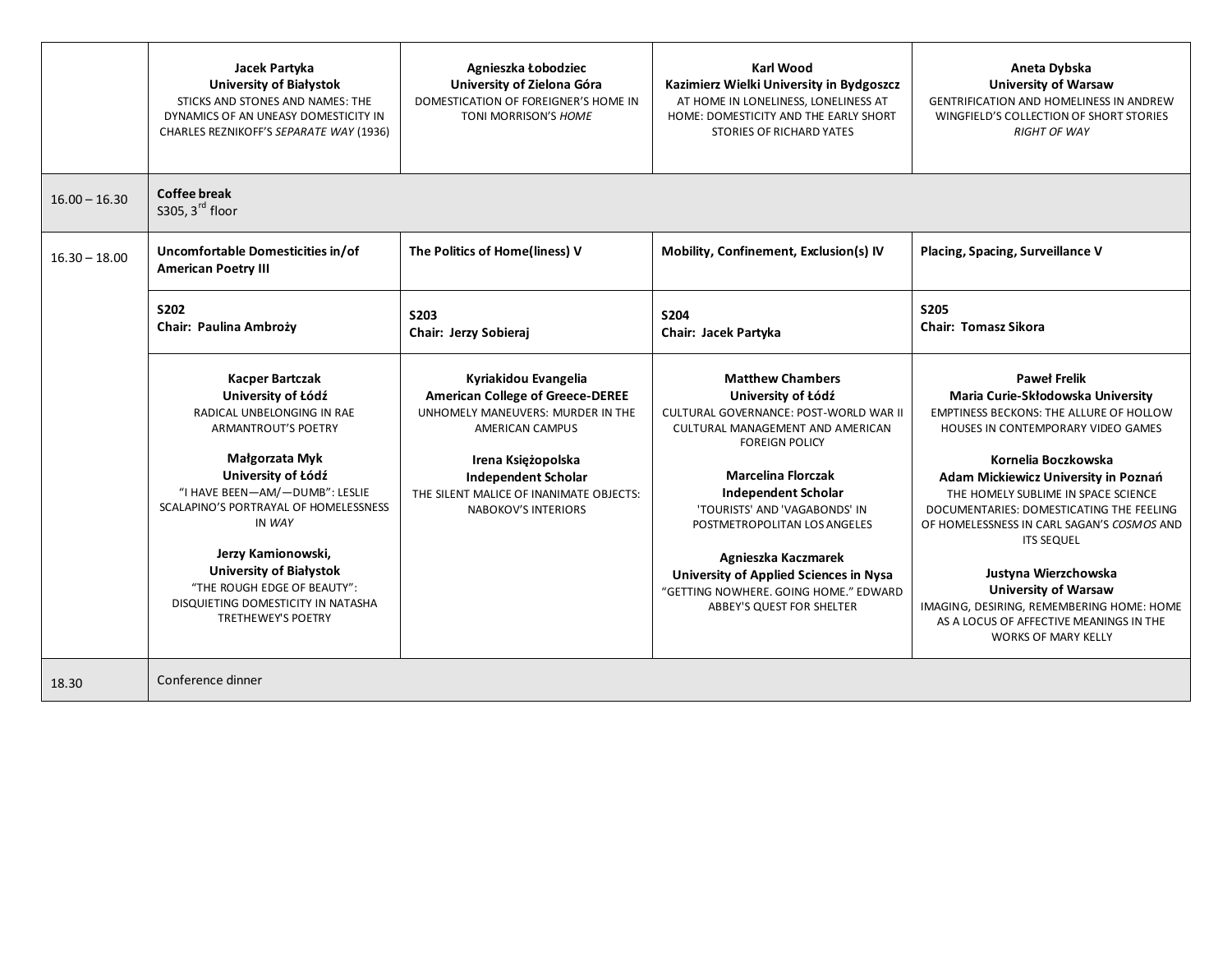| $9.00 - 9.30$   | Registration<br>Entrance Hall (Ground Floor)                                                                                                                                                                                                                     |                                                                                                                                      |                                                                                                                                                                                                  |                                                                                                                                                                                                                                    |
|-----------------|------------------------------------------------------------------------------------------------------------------------------------------------------------------------------------------------------------------------------------------------------------------|--------------------------------------------------------------------------------------------------------------------------------------|--------------------------------------------------------------------------------------------------------------------------------------------------------------------------------------------------|------------------------------------------------------------------------------------------------------------------------------------------------------------------------------------------------------------------------------------|
| $9.30 - 11.00$  | <b>Keynote lecture</b><br>Arthur F. Redding, York University (Canada)<br>DARLINGS OF THE WEATHER UNDERGROUND: WOMEN REVOLUTIONARIES IN CONTEMPORARY AMERICAN FICTION<br>Chair: Anna Warso<br>214 Tomaszewski Auditorium   Aula im. Prof. Tadeusza Tomaszewskiego |                                                                                                                                      |                                                                                                                                                                                                  |                                                                                                                                                                                                                                    |
| $11.00 - 11.30$ | <b>Coffee break</b><br>\$305, 3rd floor                                                                                                                                                                                                                          |                                                                                                                                      |                                                                                                                                                                                                  |                                                                                                                                                                                                                                    |
| $11.30 - 13.00$ | The Poetics of the Family/ial II                                                                                                                                                                                                                                 | The Politics of Home(liness) VI                                                                                                      | Mobility, Confinement, Exclusion(s) V                                                                                                                                                            | Placing, Spacing, Surveillance VI                                                                                                                                                                                                  |
|                 | S202<br>Chair: Theodora Tsimpouki                                                                                                                                                                                                                                | <b>S203</b><br>Chair: Justyna Włodarczyk                                                                                             | <b>S204</b><br>Chair: Małgorzata Poks                                                                                                                                                            | <b>S205</b><br><b>Chair: Art Redding</b>                                                                                                                                                                                           |
|                 | Aristi Trendel<br><b>University of Maine</b><br>EXILE IN JULIA ALVAREZ'S NOVEL HOW THE<br><b>GARCIA GIRLS LOST THEIR ACCENTS</b>                                                                                                                                 | <b>Tomasz Kulka</b><br><b>Adam Mickiewicz University</b><br>"ECO-DOMESTICITY" IN MARILYNNE<br>ROBINSON'S HOUSEKEEPING                | Zuzanna Ładyga<br><b>University of Warsaw</b><br>STRANGERS IN THE HOME OF PHILOSOPHY: THE<br><b>CASE OF LAZINESS</b>                                                                             | Jolanta Stacey<br><b>University of Social Sciences and</b><br><b>Humanities</b><br>EDWARD SNOWDEN, CITIZENFOUR AND THE<br>"SURVEILLANCE STATE" DEBATE                                                                              |
|                 | <b>Beata Williamson</b><br><b>University of Gdańsk</b><br>HENRY JAMES, LOUISA MAY ALCOTT, AND<br>THE CHILD                                                                                                                                                       | Marta Koval<br><b>University of Gdańsk</b><br>HOME AS MORAL SPACE IN MARILYNNE<br>ROBINSON'S DUOLOGY ABOUT GILEAD                    | <b>Paweł Hamera</b><br><b>Pedagogical University of Cracow</b><br>THE FAMINE IRISH AND THEIR ABODES IN<br>AMERICA                                                                                | Piotr Skurowski<br><b>University of Social Sciences and</b><br><b>Humanities</b><br>BETTY FRIEDAN, JANE JACOBS, RICHARD                                                                                                            |
|                 | <b>Colin Haines</b><br>Oslo and Akershus University College of<br><b>Applied Sciences</b><br>"NO PLACE LIKE HOME": IMMIGRATION,<br>MIGRATION, AND LOSS IN TWO AMERICAN<br>PICTURE BOOKS                                                                          | Magdalena Szczeponek-Kłoda<br><b>Silesian University of Technology</b><br>THE WORK OF WELCOME IN MARILYNNE<br><b>ROBINSON'S LILA</b> | <b>Piotr Podemski</b><br><b>University of Warsaw</b><br>MAKING THEMSELVES AT HOME. THREE<br>STRATEGIES FOR THE WHITENING OF ITALIAN<br>AMERICANS FROM THE SPLENDID LITTLE WAR<br>TO THE COLD WAR | SENNETT AND THE 60's CHALLENGE TO THE<br>SUBURBAN-ERA MYSTIQUE OF SECURITY AND<br>ORDER<br><b>Tomasz Basiuk</b><br><b>University of Warsaw</b><br>HOMELAND AND RESILIENCE. THE KATECHON,<br>THE UNCANNY, AND TRAUMA'S DISPLACEMENT |
| $13.00 - 14.00$ | Lunch<br>\$305, 3rd floor                                                                                                                                                                                                                                        |                                                                                                                                      |                                                                                                                                                                                                  |                                                                                                                                                                                                                                    |